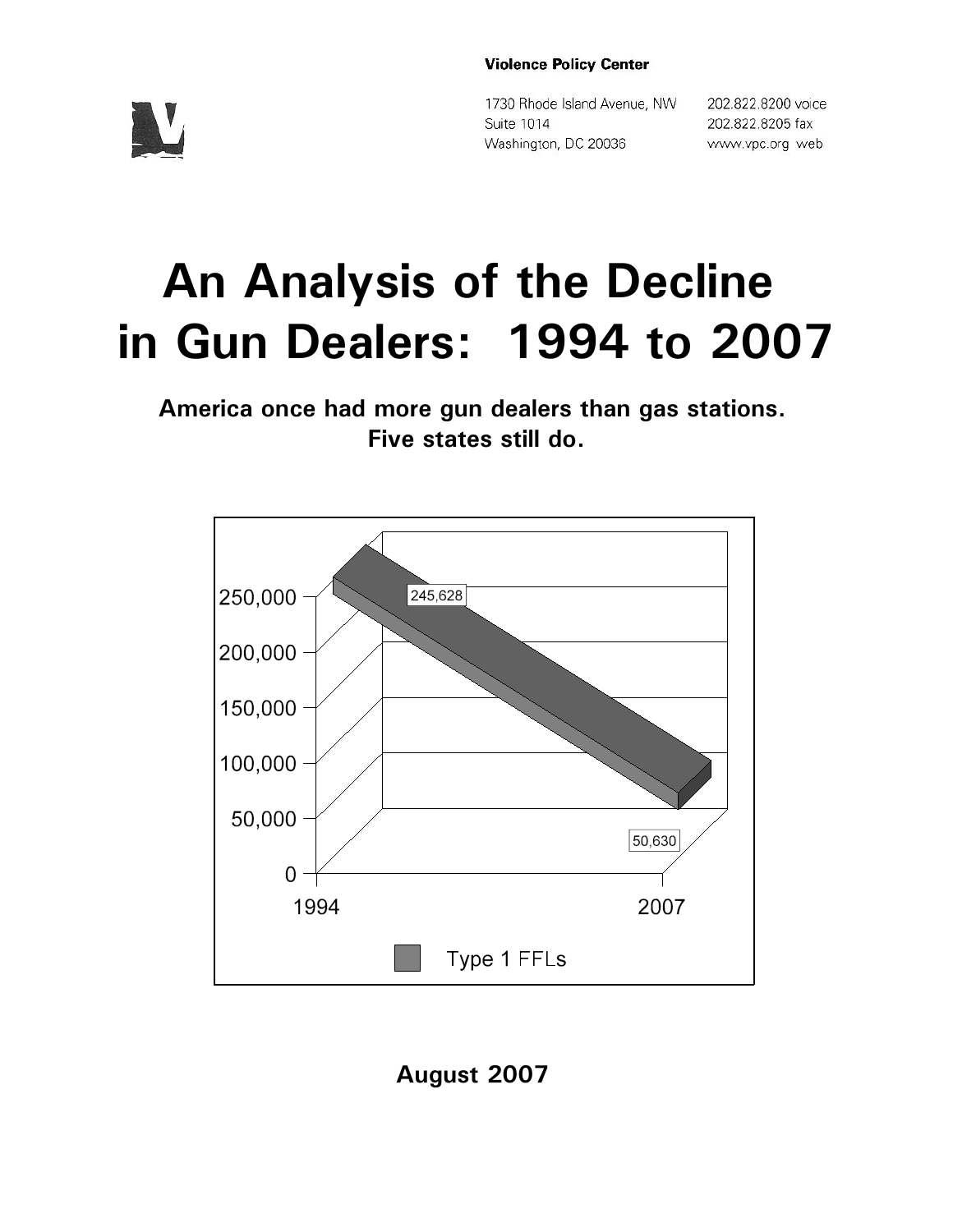**The Violence Policy Center** (VPC) is a national non-profit educational organization that conducts research and public education on violence in America and provides information and analysis to policymakers, journalists, advocates, and the general public. This report was funded in part with the support of The Herb Block Foundation and The Joyce Foundation. Past VPC studies include:

- *• Drive-By America* (July 2007)
- ! *A Shrinking Minority: The Continuing Decline of Gun Ownership in America* (April 2007)
- ! *Black Homicide Victimization in the United States: An Analysis of 2004 Homicide Data* (January 2007)
- ! *When Men Murder Women: An Analysis of 2004 Homicide Data* (September 2006)
- ! *American Roulette: Murder-Suicide in the United States* (May 2006)
- ! *Clear and Present Danger: National Security Experts Warn About the Danger of Unrestricted* Sales of 50 Caliber Anti-Armor Sniper Rifles to Civilians (July 2005)
- ! *Safe At Home: How D.C.'s Gun Laws Save Children's Lives* (July 2005)
- ! *The Threat Posed to Helicopters by 50 Caliber Anti-Armor Sniper Rifles* (August 2004)
- ! *United States of Assault Weapons: Gunmakers Evading the Federal Assault Weapons Ban* (July 2004)
- ! *Vest Buster: The .500 Smith & Wesson Magnum—The Gun Industry's Latest Challenge to Law Enforcement Body Armor* (June 2004)
- ! *A Further Examination of Data Contained in the Study "On Target" Regarding Effects of the 1994 Federal Assault Weapons Ban* (April 2004)
- ! *Really Big Guns: Even Bigger Lies* (March 2004)
- ! *Bullet Hoses—Semiautomatic Assault Weapons: What Are They? What's So Bad About Them?* (May 2003)
- ! *"Officer Down"—Assault Weapons and the War on Law Enforcement* (May 2003)
- ! *Firearms Production in America 2002 Edition—A Listing of Firearm Manufacturers in America with Production Histories Broken Out by Firearm Type and Caliber* (March 2003)
- ! *"Just Like Bird Hunting"—The Threat to Civil Aviation from 50 Caliber Sniper Rifles* (January 2003)
- ! *Sitting Ducks—The Threat to the Chemical and Refinery Industry from 50 Caliber Sniper Rifles* (August 2002)
- ! *License to Kill IV: More Guns, More Crime* (June 2002)
- ! *The U.S. Gun Industry and Others Unknown—Evidence Debunking the Gun Industry's Claim that Osama bin Laden Got His 50 Caliber Sniper Rifles from the U.S. Afghan-Aid Program* (February 2002)
- ! *"A .22 for Christmas"—How the Gun Industry Designs and Markets Firearms for Children and Youth* (December 2001)
- ! *Kids in the Line of Fire: Children, Handguns, and Homicide* (November 2001)
- ! *Unintended Consequences: Pro-Handgun Experts Prove That Handguns Are a Dangerous Choice For Self-Defense* (November 2001)
- ! *Voting from the Rooftops: How the Gun Industry Armed Osama bin Laden, Other Foreign and Domestic Terrorists, and Common Criminals with 50 Caliber Sniper Rifles* (October 2001)
- ! *Hispanics and Firearms Violence* (May 2001)
- ! *Where'd They Get Their Guns?—An Analysis of the Firearms Used in High-Profile Shootings, 1963 to 2001* (April 2001)
- ! *A Deadly Myth: Women, Handguns, and Self-Defense* (January 2001)
- ! *Handgun Licensing and Registration: What it Can and Cannot Do* (September 2000)
- ! *Pocket Rockets: The Gun Industry's Sale of Increased Killing Power* (July 2000)
- ! *Guns For Felons: How the NRA Works to Rearm Criminals* (March 2000)
- ! *One Shot, One Kill: Civilian Sales of Military Sniper Rifles* (May 1999)
- ! *Cease Fire: A Comprehensive Strategy to Reduce Firearms Violence* (Revised, October 1997)

Violence Policy Center, 1730 Rhode Island Avenue, NW, Suite 1014, Washington, DC 20036 202-822-8200 phone, 202-822-8205 fax, www.vpc.org web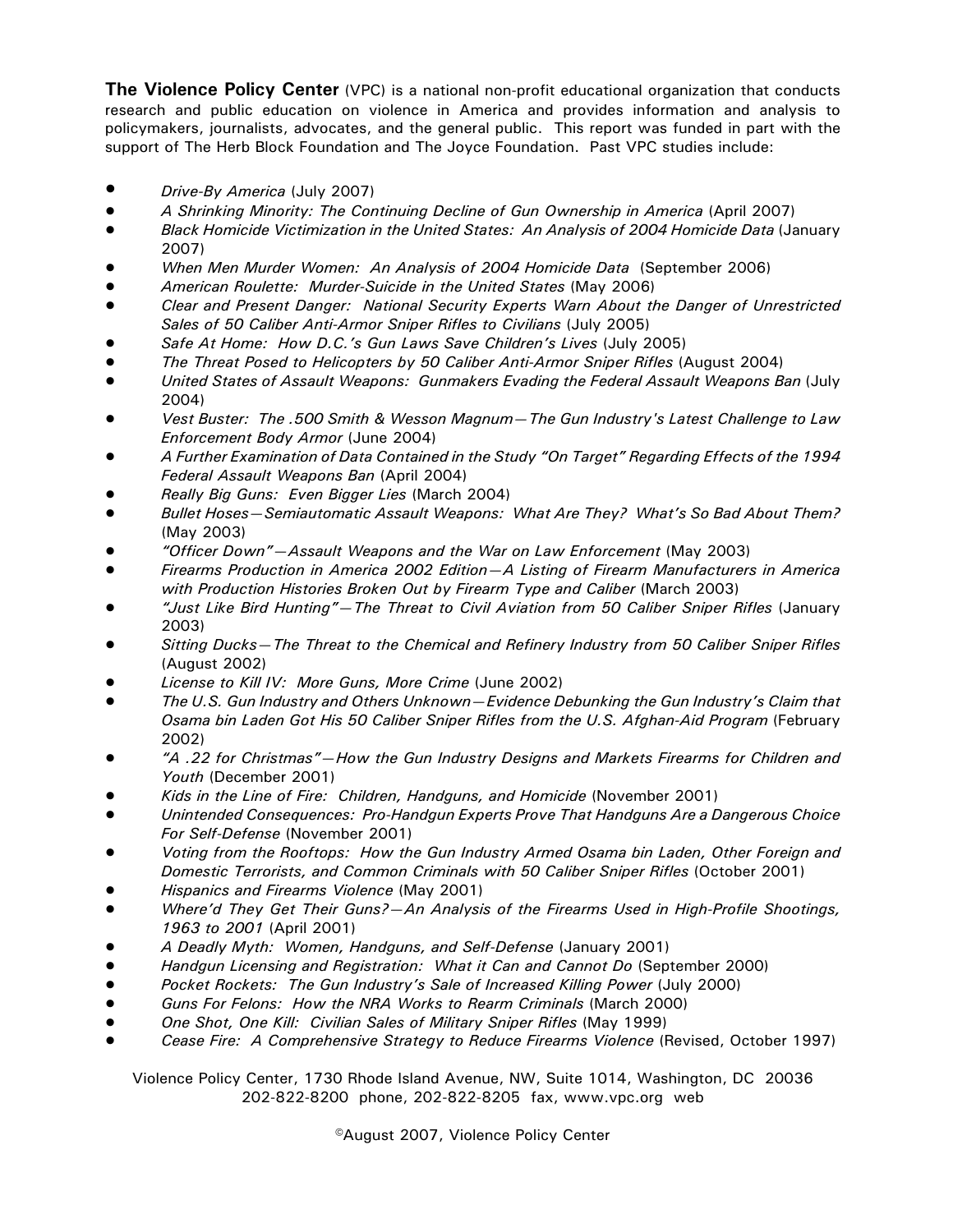#### **Introduction**

The number of federally licensed gun dealers in the United States has dropped dramatically as a result of licensing reforms implemented during the Clinton Administration, combined with changes to the law made by the 1993 Brady Handgun Violence Prevention Act (the "Brady Law") and the 1994 Violent Crime Control and Law Enforcement Act. In addition, gun ownership among the general public continues to decline, decreasing the demand for firearms.<sup>1</sup> From 1994 to 2007, the number of Type 1 Federal Firearms License (FFL) holders has fallen 79 percent as a result of the enforcement of little-known provisions of these laws.

This report examines the causes and importance of the drop in gun dealers, details legislative efforts by the gun lobby to reverse the decline, and offers recommendations to further improve the regulation of gun dealers.

# **1992: When There Were More Gun Dealers Than Gas Stations**

In 1992 the Violence Policy Center (VPC) released *More Gun Dealers Than Gas Stations*, a study which focused national attention on abuses of the law by FFL holders as well as lack of enforcement by the federal Bureau of Alcohol, Tobacco, Firearms and Explosives (ATF). The study revealed that, at the time of its release, the number of Americans who possessed a Type 1 FFL—the basic federal license required to sell guns in America—outnumbered gas stations 245,000 to 210,000.<sup>2</sup>

The Gun Control Act of 1968 (GCA) established the current federal licensing system for manufacturers, importers, wholesalers, and dealers of firearms. Under the GCA, any person "engaged in the business" of making or selling firearms must be licensed by the federal Bureau of Alcohol, Tobacco, Firearms and Explosives.<sup>a</sup>

From 1968 to 1993, almost anyone who was not prohibited from owning firearms and had a location from which they intended to conduct business—including their own home or office—could obtain an FFL. For \$30 an applicant could receive the three-year license, allowing the license holder to ship, transport, and receive firearms in interstate commerce and engage in retail sales. License holders are exempt from many of the restrictions on the sale and transfer of firearms that private citizens are subject to under the GCA. Unlike ordinary citizens, licensees are:

<sup>&</sup>lt;sup>a</sup> "Engaged in the business" is generally defined as devoting "time, attention, and labor to dealing in firearms as a regular course of trade or business with the principal objective of livelihood and profit through the repetitive purchase and resale of firearms...." 18 USC §921(a)(21). Until recent Congressional action, a person desiring a license had to conduct this level of activity to be eligible to maintain and renew a license.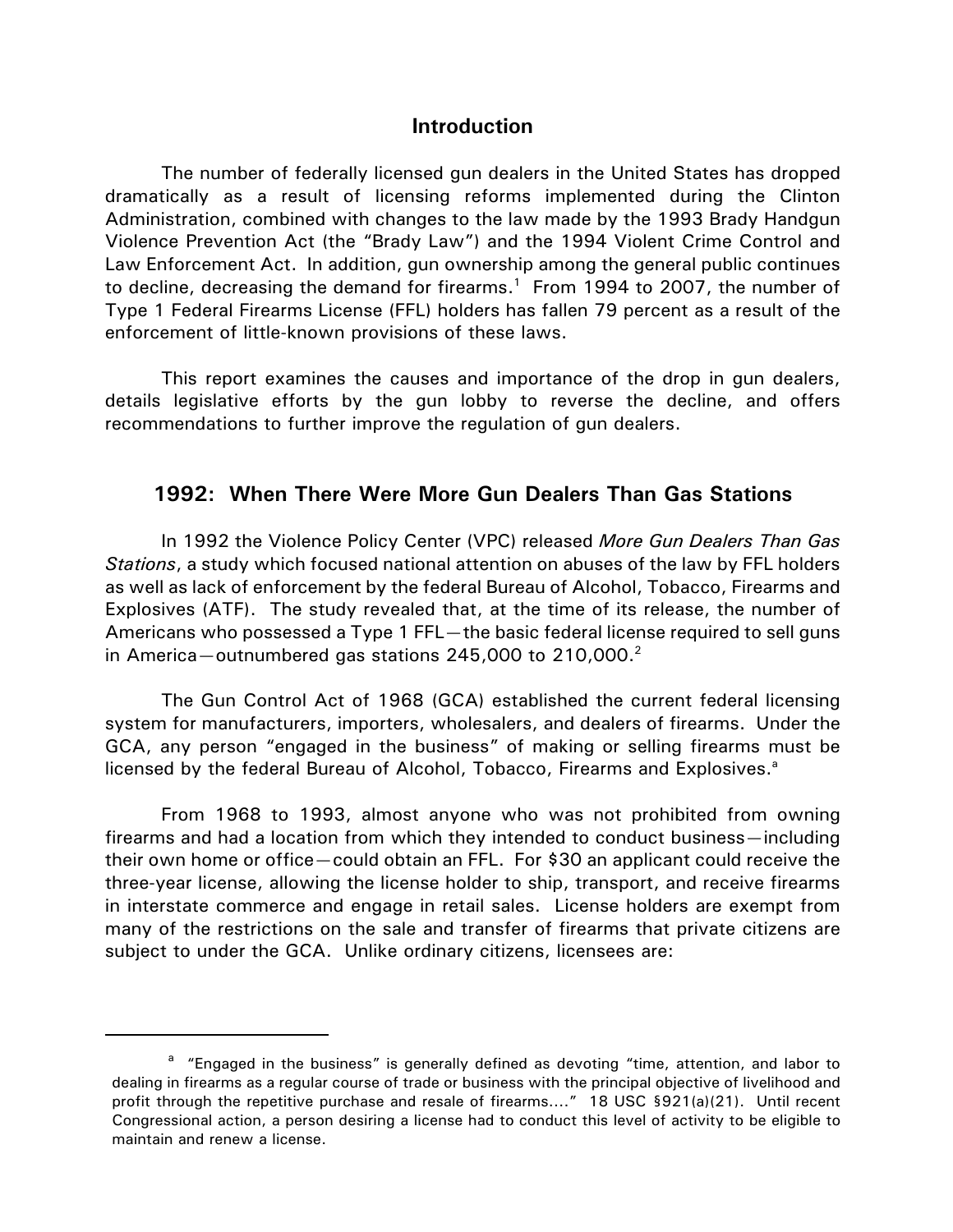- **EXECT** able to buy and sell firearms in interstate commerce and receive firearms via common carrier;
- **EXECT** able to purchase firearms from wholesalers at discount and in unlimited quantities; and,
- $\blacksquare$  exempt from waiting periods, background checks, licensing, or registration requirements.

In 1986, Congress passed the National Rifle Association-backed Firearms Owners' Protection Act, which further eased regulation of licensees and placed restrictions on ATF's ability to weed out illegitimate gun dealers. $<sup>b</sup>$ </sup>

FFLs are a key source of guns for illegal gun traffickers and a reduction in ATF's ability to monitor FFLs would certainly result in an increase in illicit firearm availability.

# **"Kitchen-Table" Dealers**

As a result of the lax requirements for becoming a firearms dealer, the number of Type 1 FFLs ballooned from 146,429 in 1975 to 245,000 in 1992. The vast majority of these license holders were what is known as "kitchen-table" dealers individuals who conduct business out of their homes and offices and do not operate actual gun or sporting goods stores. And while many "kitchen-table" dealers obtained the license merely to enjoy lower prices and evade the perceived "red tape" associated with gun purchase laws, others recognized it as a dramatic loophole in federal law that could easily be exploited to facilitate high-volume criminal gun trafficking.

# **Licensing Reforms**

In response to the widespread abuse of FFLs and at the urging of the Violence Policy Center, the Clinton administration began strictly enforcing the requirement that license holders be "engaged in the business" of selling firearms as required by the statute. In addition, the Brady Law implemented many of the recommendations the VPC laid out in its 1992 study, including: increasing the dealer licensing fee from \$10 per year to \$200 for the first three years and \$90 for each additional three-year period;

<sup>&</sup>lt;sup>b</sup> The Firearms Owners' Protection Act curtailed ATF enforcement activity by: limiting ATF to one unannounced dealer inspection per year; reducing recordkeeping requirements for dealers selling guns from their "personal" collections; and, lessening criminal penalties for dealer violations.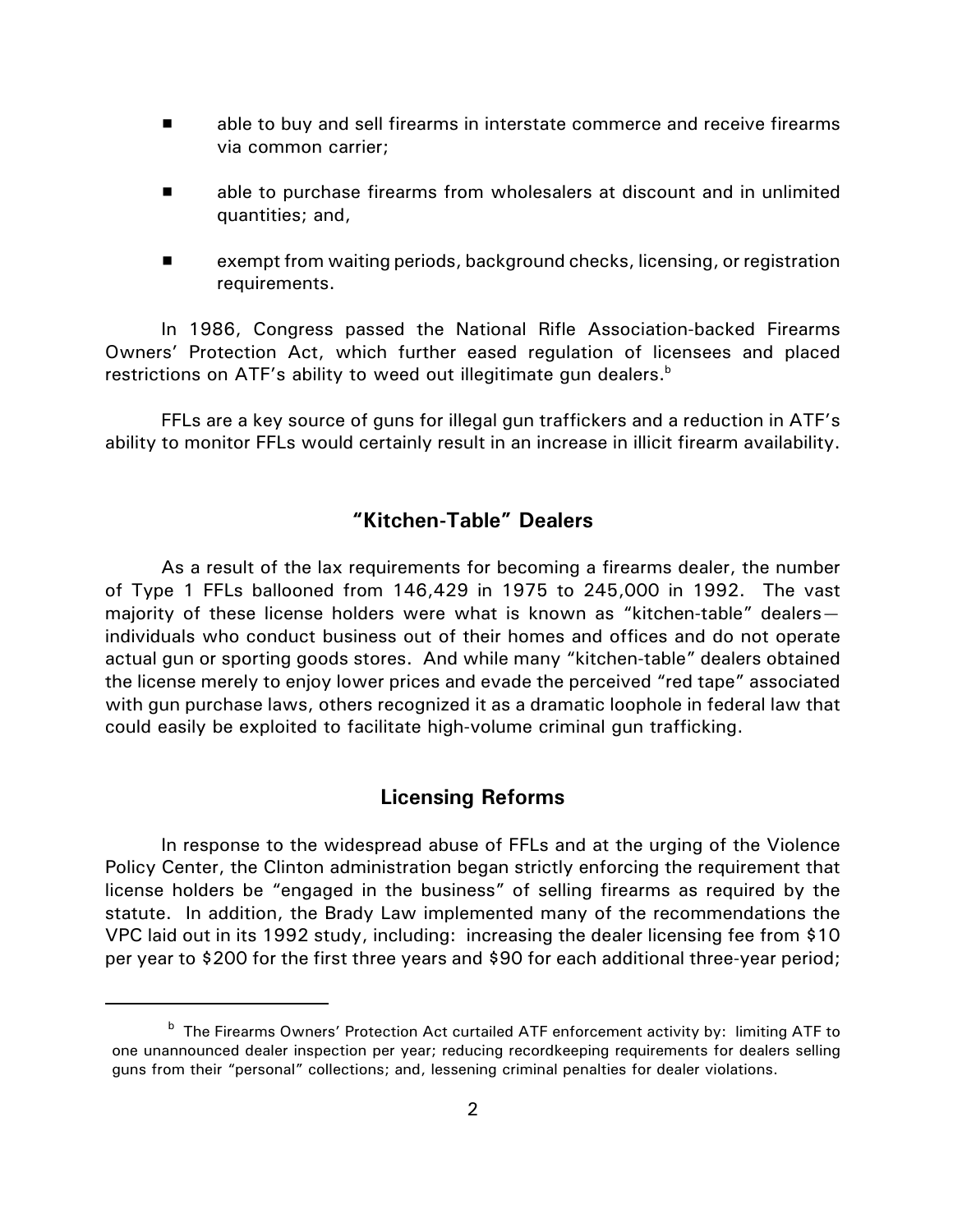and, requiring applicants to certify that they have notified the Chief Law Enforcement Officer (CLEO) of their locality of their intent to apply for a license. In 1994, the Violent Crime Control and Law Enforcement Act codified a requirement first implemented by the Clinton Administration requiring applicants to submit photographs and fingerprints, as well as a requirement that they certify that their businesses complied with all state and local laws. $3$ 

In the three years following these administrative and statutory changes, the eligibility of existing FFL holders was reviewed as licensees applied for renewal of their licenses. FFL holders were required to submit new application packages with photographs and fingerprints, and ATF worked with state and local authorities to verify that licensees were in compliance with local laws and had notified their local CLEO.<sup>4</sup>

### **The Drop in Gun Dealers**

As a result of the new licensing requirements and ATF's increased scrutiny of applicants, the number of Type 1 FFLs in the United States has dropped 79 percent—from 245,628 in 1994 to 50,630 in 2007. California had the steepest decrease in the number of dealers, declining from 20,148 to 2,120—a decrease of 89 percent.<sup>5</sup>

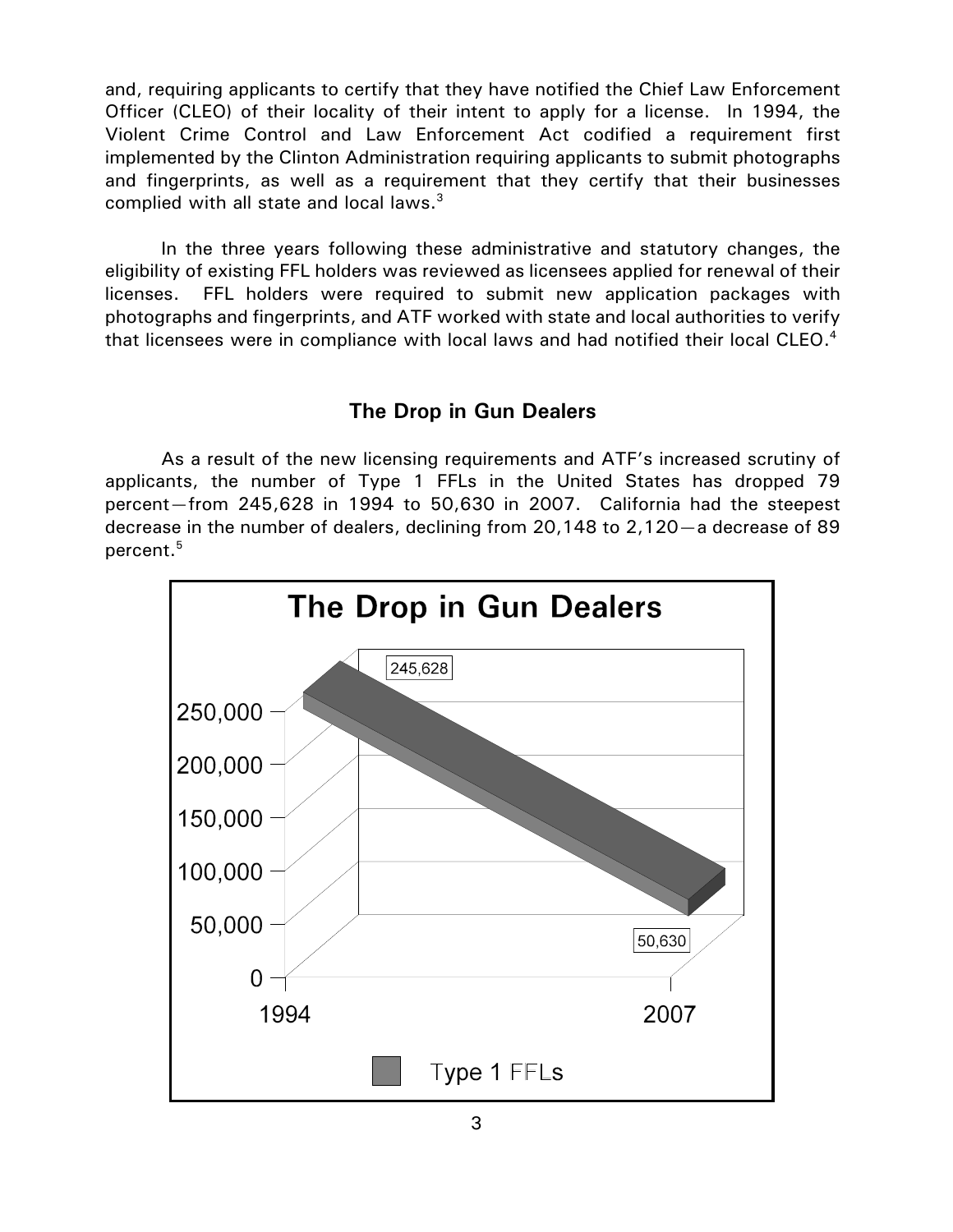# **Number and Percent Decrease of Type 1 FFLs, 1994 to 2007**

| <b>State</b>         | <b>Total of Type</b><br>1 Federal<br><b>Firearms</b><br>License (FFL)<br>Holders,<br>1994 <sup>6</sup> | <b>Total of Type</b><br>1 Federal<br><b>Firearms</b><br>License (FFL)<br>Holders,<br>$2005^7$ | <b>Total of Type</b><br>1 Federal<br><b>Firearms</b><br>License (FFL)<br>Holders,<br>2007 | <b>Number</b><br><b>Decrease</b><br>From<br>1994 to 2007 | <b>Percent</b><br><b>Decrease From</b><br>1994 to 2007 |
|----------------------|--------------------------------------------------------------------------------------------------------|-----------------------------------------------------------------------------------------------|-------------------------------------------------------------------------------------------|----------------------------------------------------------|--------------------------------------------------------|
| Alabama              | 3,235                                                                                                  | 776                                                                                           | 722                                                                                       | 2,513                                                    | 78%                                                    |
| Alaska               | 3,137                                                                                                  | 844                                                                                           | 774                                                                                       | 2,363                                                    | 75%                                                    |
| Arizona              | 4,178                                                                                                  | 1,127                                                                                         | 1,059                                                                                     | 3,119                                                    | 75%                                                    |
| <b>Arkansas</b>      | 3,096                                                                                                  | 771                                                                                           | 729                                                                                       | 2,367                                                    | 76%                                                    |
| California           | 20,148                                                                                                 | 2,438                                                                                         | 2,120                                                                                     | 18,028                                                   | 89%                                                    |
| Colorado             | 4,248                                                                                                  | 1,158                                                                                         | 1,092                                                                                     | 3,156                                                    | 74%                                                    |
| <b>Connecticut</b>   | 3,334                                                                                                  | 508                                                                                           | 432                                                                                       | 2,902                                                    | 87%                                                    |
| <b>Delaware</b>      | 507                                                                                                    | 116                                                                                           | 111                                                                                       | 396                                                      | 78%                                                    |
| <b>Florida</b>       | 9,970                                                                                                  | 1,451                                                                                         | 1,270                                                                                     | 8,700                                                    | 87%                                                    |
| Georgia              | 5,589                                                                                                  | 1,158                                                                                         | 1,073                                                                                     | 4,516                                                    | 81%                                                    |
| Hawaii               | 820                                                                                                    | 101                                                                                           | 101                                                                                       | 719                                                      | 88%                                                    |
| Idaho                | 2,295                                                                                                  | 682                                                                                           | 670                                                                                       | 1,625                                                    | 71%                                                    |
| <b>Illinois</b>      | 8,959                                                                                                  | 1,948                                                                                         | 1,803                                                                                     | 7,156                                                    | 80%                                                    |
| Indiana              | 5,872                                                                                                  | 1,379                                                                                         | 1,247                                                                                     | 4,625                                                    | 79%                                                    |
| lowa                 | 3,877                                                                                                  | 1,206                                                                                         | 1,138                                                                                     | 2,739                                                    | 71%                                                    |
| <b>Kansas</b>        | 3,653                                                                                                  | 942                                                                                           | 897                                                                                       | 2,756                                                    | 75%                                                    |
| Kentucky             | 4,679                                                                                                  | 1,060                                                                                         | 997                                                                                       | 3,682                                                    | 79%                                                    |
| Louisiana            | 4,864                                                                                                  | 988                                                                                           | 874                                                                                       | 3,990                                                    | 82%                                                    |
| <b>Maine</b>         | 2,189                                                                                                  | 499                                                                                           | 476                                                                                       | 1,713                                                    | 78%                                                    |
| <b>Maryland</b>      | 3,232                                                                                                  | 543                                                                                           | 471                                                                                       | 2,761                                                    | 85%                                                    |
| <b>Massachusetts</b> | 3,851                                                                                                  | 556                                                                                           | 462                                                                                       | 3,389                                                    | 88%                                                    |
| <b>Michigan</b>      | 12,076                                                                                                 | 2,597                                                                                         | 2,377                                                                                     | 9,699                                                    | 80%                                                    |
| <b>Minnesota</b>     | 5,741                                                                                                  | 1,601                                                                                         | 1,483                                                                                     | 4,258                                                    | 74%                                                    |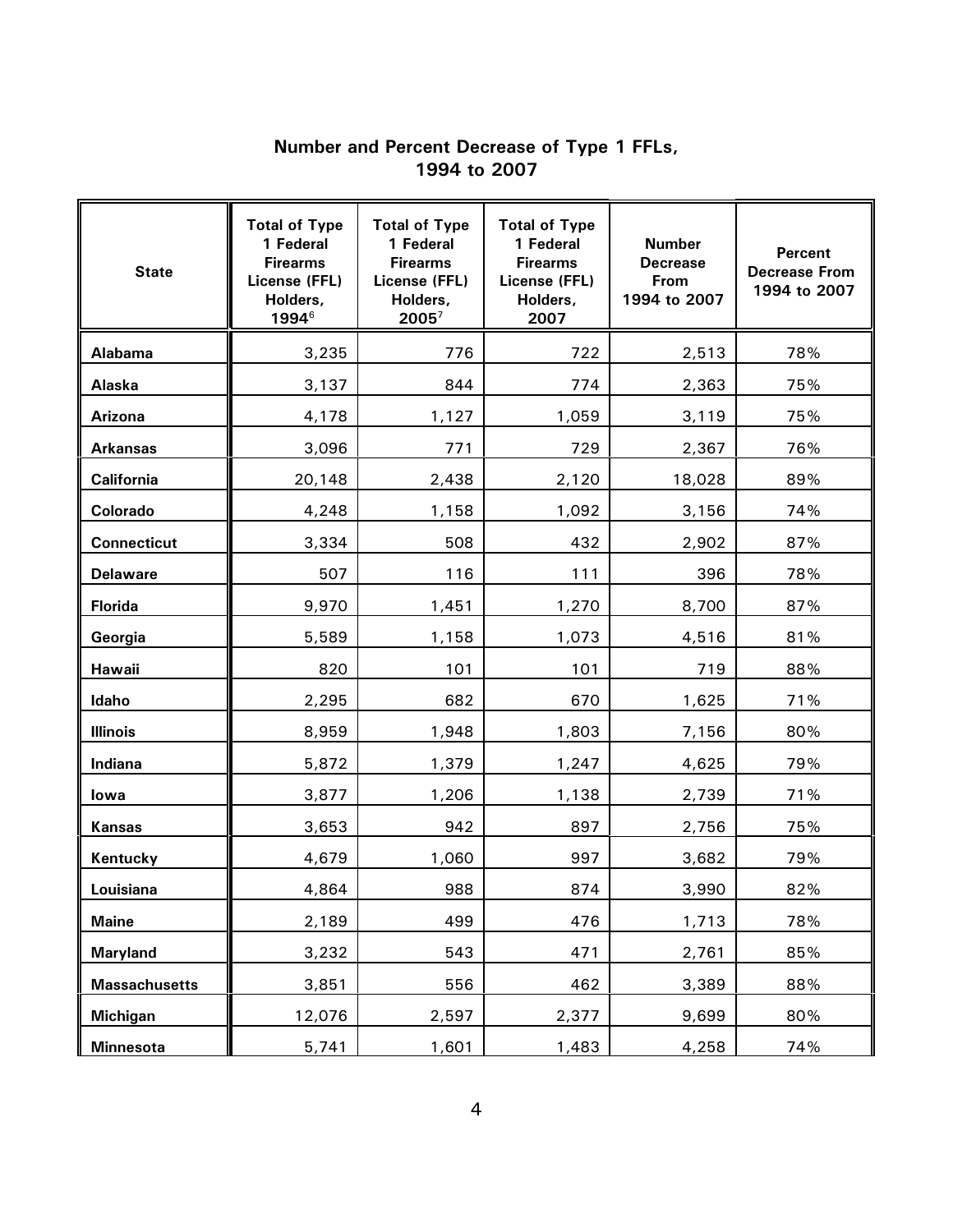| <b>State</b>          | <b>Total of Type</b><br>1 Federal<br><b>Firearms</b><br>License (FFL)<br>Holders,<br>1994 <sup>6</sup> | <b>Total of Type</b><br>1 Federal<br><b>Firearms</b><br>License (FFL)<br>Holders,<br>$2005^7$ | <b>Total of Type</b><br>1 Federal<br><b>Firearms</b><br>License (FFL)<br>Holders,<br>2007 | <b>Number</b><br><b>Decrease</b><br><b>From</b><br>1994 to 2007 | <b>Percent</b><br><b>Decrease From</b><br>1994 to 2007 |
|-----------------------|--------------------------------------------------------------------------------------------------------|-----------------------------------------------------------------------------------------------|-------------------------------------------------------------------------------------------|-----------------------------------------------------------------|--------------------------------------------------------|
| <b>Mississippi</b>    | 3,080                                                                                                  | 760                                                                                           | 694                                                                                       | 2,386                                                           | 77%                                                    |
| <b>Missouri</b>       | 7,624                                                                                                  | 1,981                                                                                         | 1,870                                                                                     | 5,754                                                           | 75%                                                    |
| <b>Montana</b>        | 3,058                                                                                                  | 1,017                                                                                         | 967                                                                                       | 2,091                                                           | 68%                                                    |
| Nebraska              | 2,688                                                                                                  | 665                                                                                           | 624                                                                                       | 2,064                                                           | 77%                                                    |
| <b>Nevada</b>         | 1,952                                                                                                  | 458                                                                                           | 445                                                                                       | 1,507                                                           | 77%                                                    |
| <b>New Hampshire</b>  | 1,565                                                                                                  | 471                                                                                           | 427                                                                                       | 1,138                                                           | 73%                                                    |
| <b>New Jersey</b>     | 1,645                                                                                                  | 337                                                                                           | 300                                                                                       | 1,345                                                           | 82%                                                    |
| <b>New Mexico</b>     | 1,909                                                                                                  | 565                                                                                           | 543                                                                                       | 1,366                                                           | 72%                                                    |
| <b>New York</b>       | 9,726                                                                                                  | 2,037                                                                                         | 1,843                                                                                     | 7,883                                                           | 81%                                                    |
| <b>North Carolina</b> | 6,466                                                                                                  | 1,400                                                                                         | 1,327                                                                                     | 5,139                                                           | 79%                                                    |
| <b>North Dakota</b>   | 1,619                                                                                                  | 439                                                                                           | 427                                                                                       | 1,192                                                           | 74%                                                    |
| Ohio                  | 9,464                                                                                                  | 2,371                                                                                         | 2,129                                                                                     | 7,335                                                           | 78%                                                    |
| <b>Oklahoma</b>       | 4,024                                                                                                  | 1,009                                                                                         | 956                                                                                       | 3,068                                                           | 76%                                                    |
| Oregon                | 4,995                                                                                                  | 1,479                                                                                         | 1,368                                                                                     | 3,627                                                           | 73%                                                    |
| Pennsylvania          | 11,799                                                                                                 | 2,765                                                                                         | 2,525                                                                                     | 9,274                                                           | 79%                                                    |
| <b>Rhode Island</b>   | 567                                                                                                    | 105                                                                                           | 91                                                                                        | 476                                                             | 84%                                                    |
| <b>South Carolina</b> | 2,332                                                                                                  | 550                                                                                           | 529                                                                                       | 1,803                                                           | 77%                                                    |
| <b>South Dakota</b>   | 1,537                                                                                                  | 431                                                                                           | 414                                                                                       | 1,123                                                           | 73%                                                    |
| <b>Tennessee</b>      | 4,736                                                                                                  | 1,136                                                                                         | 1,048                                                                                     | 3,688                                                           | 78%                                                    |
| <b>Texas</b>          | 18,041                                                                                                 | 4,261                                                                                         | 3,935                                                                                     | 14,106                                                          | 78%                                                    |
| <b>Utah</b>           | 2,113                                                                                                  | 572                                                                                           | 525                                                                                       | 1,588                                                           | 75%                                                    |
| Vermont               | 1,556                                                                                                  | 367                                                                                           | 339                                                                                       | 1,217                                                           | 78%                                                    |
| Virginia              | 6,942                                                                                                  | 1,458                                                                                         | 1,353                                                                                     | 5,589                                                           | 81%                                                    |
| Washington            | 5,724                                                                                                  | 904                                                                                           | 857                                                                                       | 4,867                                                           | 85%                                                    |
| <b>West Virginia</b>  | 3,234                                                                                                  | 797                                                                                           | 726                                                                                       | 2,508                                                           | 78%                                                    |
| Wisconsin             | 5,953                                                                                                  | 1,568                                                                                         | 1,474                                                                                     | 4,479                                                           | 75%                                                    |
| Wyoming               | 1,729                                                                                                  | 550                                                                                           | 516                                                                                       | 1,213                                                           | 70%                                                    |
| <b>Total</b>          | 245,628                                                                                                | 54,902                                                                                        | 50,630                                                                                    | 194,998                                                         | 79%                                                    |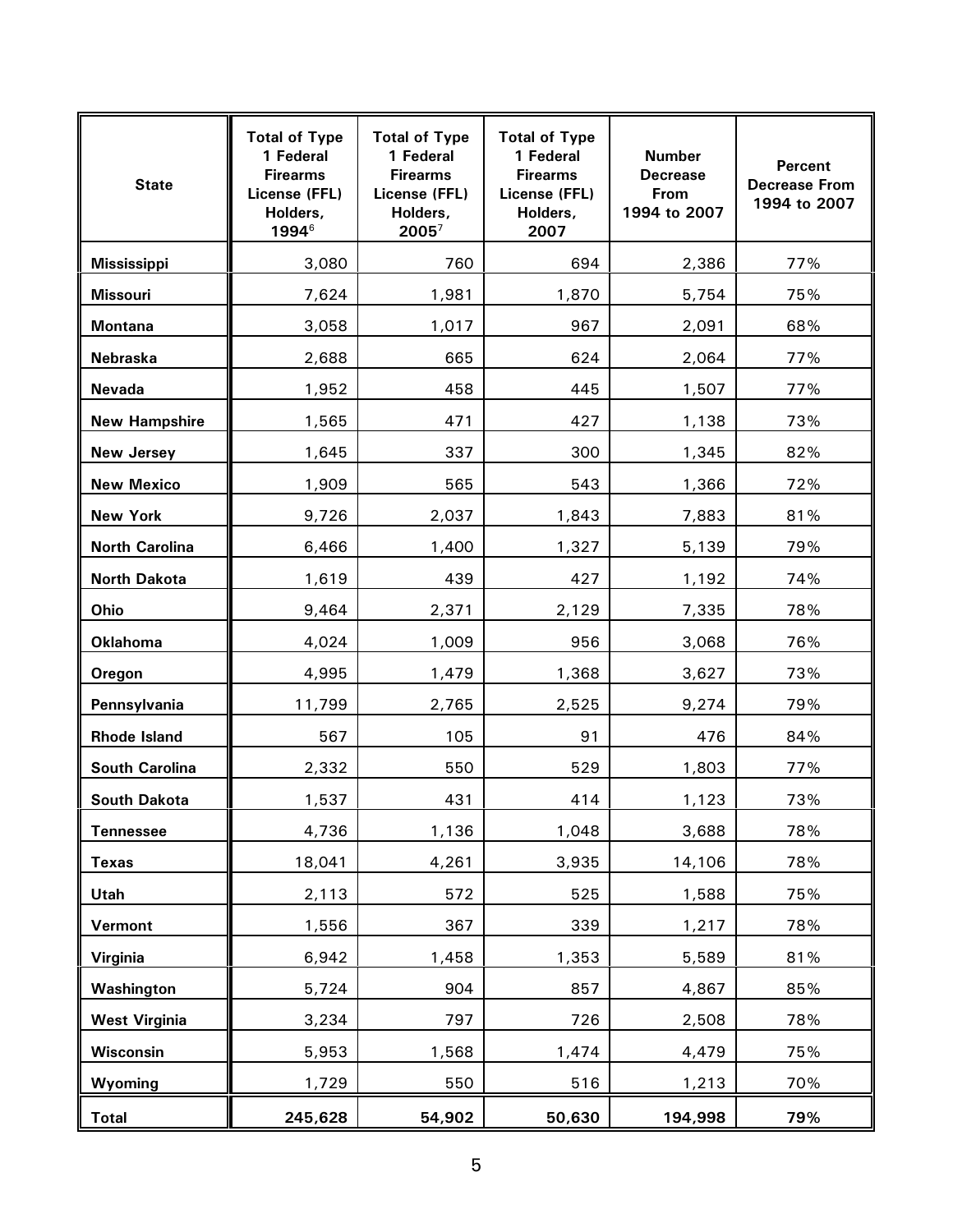As the number of dealers has dropped, the percentage of "kitchen-table" dealers has also fallen. In 1998, 56 percent of Type 1 FFLs operated out of residences, down from 74 percent in 1992.<sup>8</sup> More recent numbers are not available. Despite these dramatic declines, five states still have more gun dealers than gas stations (Alaska, Idaho, Montana, Oregon, and Wyoming). In some cases, substantially more. For example, Alaska has more than three times as many gun dealers as gas stations.

| <b>State</b>         | Number of Gun<br><b>Dealers</b> | <b>Number of Gas</b><br><b>Stations</b> |  |
|----------------------|---------------------------------|-----------------------------------------|--|
| Alabama              | 722                             | 2,978                                   |  |
| <b>Alaska</b>        | 774                             | 229                                     |  |
| Arizona              | 1,059                           | 1,866                                   |  |
| Arkansas             | 729                             | 1,695                                   |  |
| <b>California</b>    | 2,120                           | 8,250                                   |  |
| Colorado             | 1,092                           | 1,726                                   |  |
| <b>Connecticut</b>   | 432                             | 1,219                                   |  |
| <b>Delaware</b>      | 111                             | 312                                     |  |
| <b>Florida</b>       | 1,270                           | 6,544                                   |  |
| Georgia              | 1,073                           | 4,695                                   |  |
| Hawaii               | 101                             | 324                                     |  |
| <b>Idaho</b>         | 670                             | 663                                     |  |
| <b>Illinois</b>      | 1,803                           | 4,153                                   |  |
| Indiana              | 1,247                           | 2,904                                   |  |
| lowa                 | 1,138                           | 1,997                                   |  |
| Kansas               | 897                             | 1,464                                   |  |
| Kentucky             | 997                             | 2,443                                   |  |
| Louisiana            | 874                             | 2,545                                   |  |
| <b>Maine</b>         | 476                             | 893                                     |  |
| <b>Maryland</b>      | 471                             | 1,735                                   |  |
| <b>Massachusetts</b> | 462                             | 2,333                                   |  |
| <b>Michigan</b>      | 2,377                           | 4,201                                   |  |
| <b>Minnesota</b>     | 1,483                           | 2,605                                   |  |

**Five States Still Have More Gun Dealers Than Gas Stations**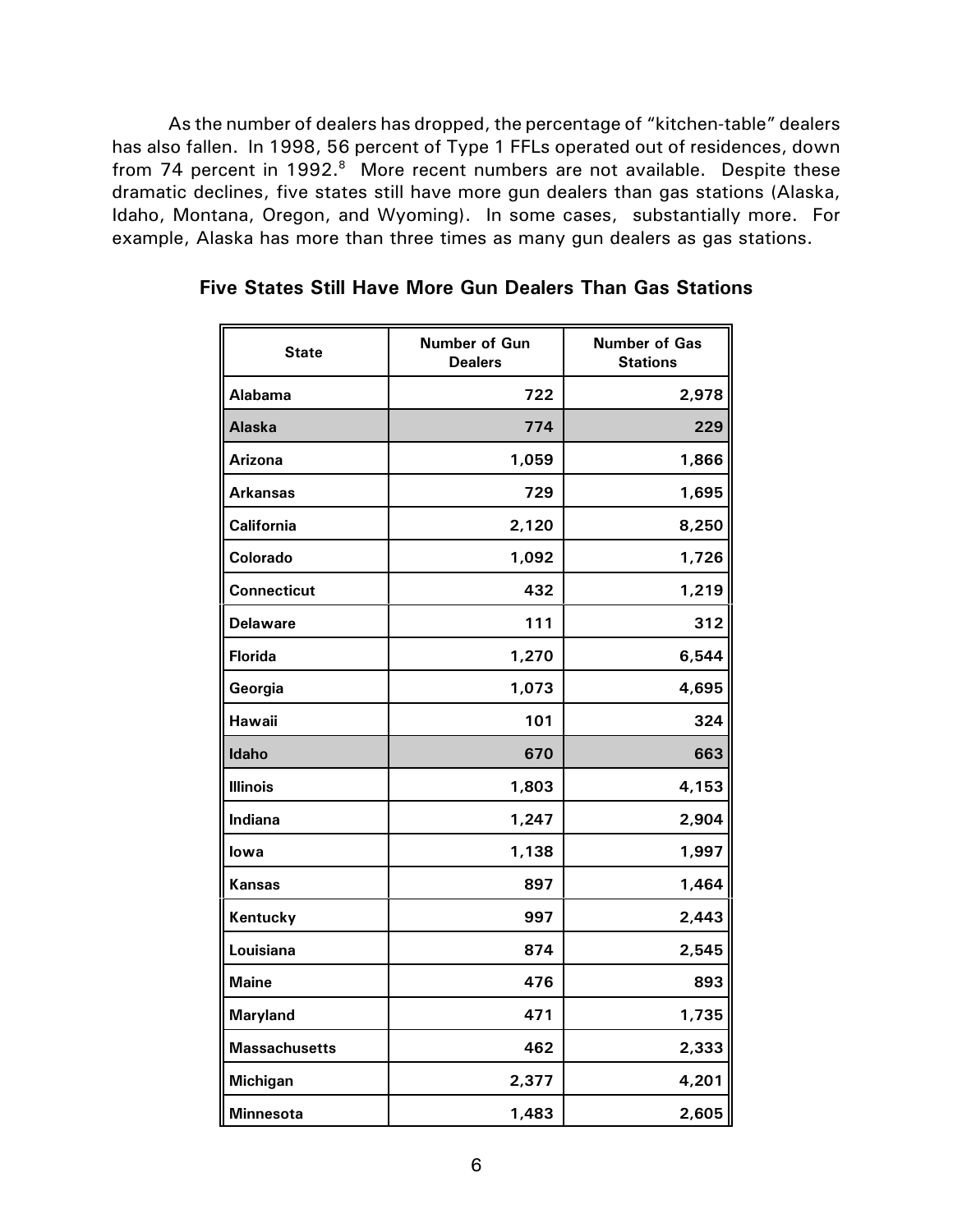| <b>State</b>          | Number of Gun<br><b>Dealers</b> | <b>Number of Gas</b><br><b>Stations</b> |  |
|-----------------------|---------------------------------|-----------------------------------------|--|
| <b>Mississippi</b>    | 694                             | 2,009                                   |  |
| <b>Missouri</b>       | 1,870                           | 3,136                                   |  |
| <b>Montana</b>        | 967                             | 597                                     |  |
| <b>Nebraska</b>       | 624                             | 1,116                                   |  |
| <b>Nevada</b>         | 445                             | 671                                     |  |
| <b>New Hampshire</b>  | 427                             | 624                                     |  |
| <b>New Jersey</b>     | 300                             | 2,749                                   |  |
| <b>New Mexico</b>     | 543                             | 958                                     |  |
| <b>New York</b>       | 1,843                           | 5,447                                   |  |
| <b>North Carolina</b> | 1,327                           | 4,818                                   |  |
| <b>North Dakota</b>   | 427                             | 496                                     |  |
| Ohio                  | 2,129                           | 4,460                                   |  |
| <b>Oklahoma</b>       | 956                             | 2,020                                   |  |
| <b>Oregon</b>         | 1,368                           | 1,146                                   |  |
| Pennsylvania          | 2,525                           | 4,476                                   |  |
| <b>Rhode Island</b>   | 91                              | 393                                     |  |
| <b>South Carolina</b> | 529                             | 2,476                                   |  |
| <b>South Dakota</b>   | 414                             | 678                                     |  |
| <b>Tennessee</b>      | 1,048                           | 3,339                                   |  |
| <b>Texas</b>          | 3,935                           | 10,610                                  |  |
| Utah                  | 525                             | 884                                     |  |
| Vermont               | 339                             | 479                                     |  |
| Virginia              | 1,353                           | 3,623                                   |  |
| Washington            | 857                             | 2,104                                   |  |
| <b>West Virginia</b>  | 726                             | 1,212                                   |  |
| Wisconsin             | 1,474                           | 2,667                                   |  |
| Wyoming               | 516                             | 401                                     |  |
| U.S. Total            | 50,630                          | 121,363                                 |  |

**Source:** *2002 Economic Census, Geographic Area Series, Retail Trade*, U.S. Census Bureau, August 18, 2005. Includes gas stations and gas stations with convenience stores and is the most recent data available from the U.S. Census.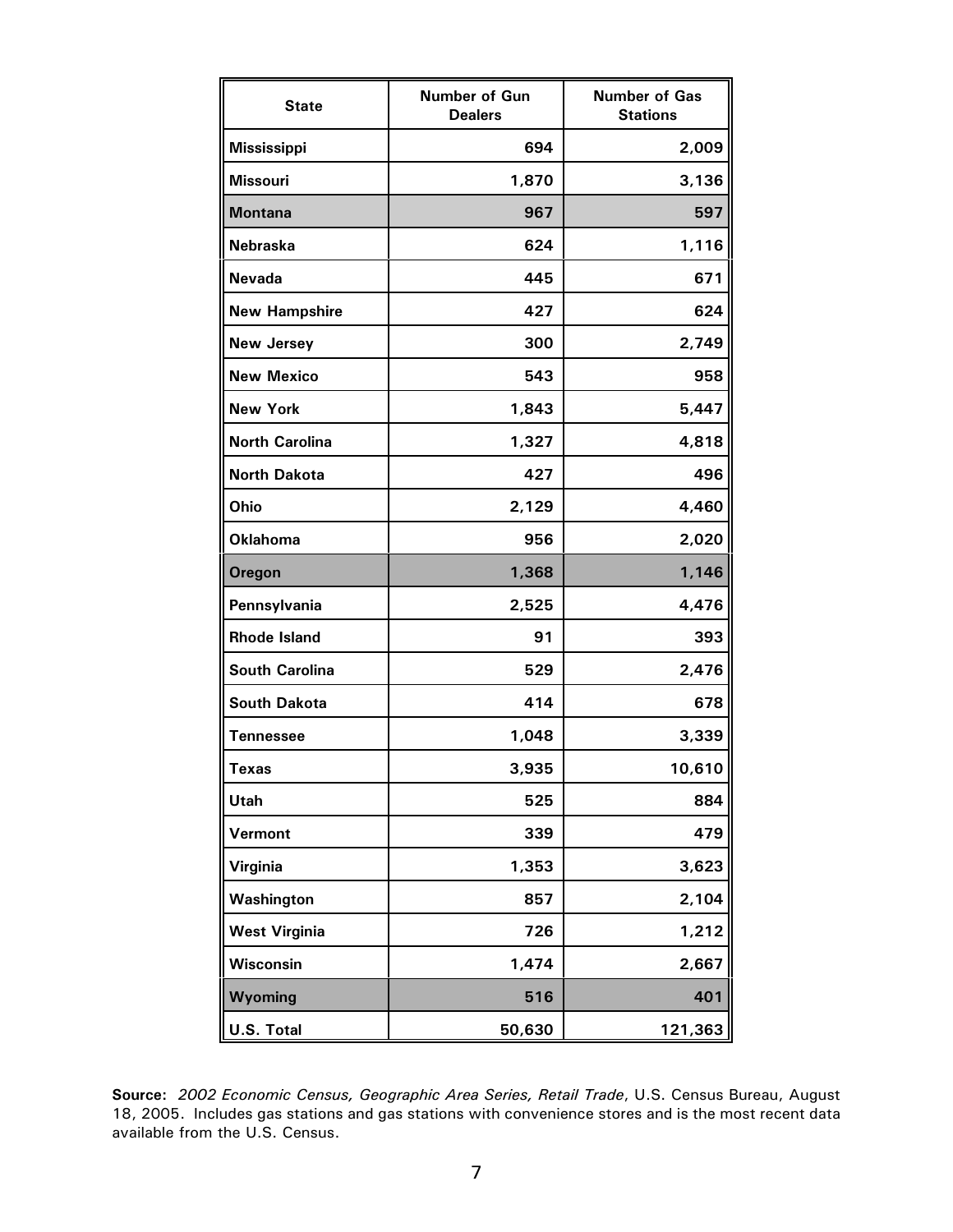Congress—at the behest of the National Rifle Association—recently added a provision to ATF's spending bills prohibiting the agency from denying or refusing to renew a dealer's license "due to a lack of business activity." This new rule—which has been in effect for approximately three fiscal years—has had little or no effect on the continuing decline in the number of licensed dealers.

### **Recommendations**

Even with a national drop of 79 percent in the number of gun dealers, FFLs—both "kitchen-table" and stocking dealers—are still a key supplier of guns to criminals.

In the June 2000 (the most recent available) report on illegal gun trafficking *Following the Gun*, ATF noted:

Although FFL traffickers were involved in the smallest proportion of ATF trafficking investigations, under 10 percent, cases involving FFL traffickers were associated with the largest total number of illegally diverted firearms, over 40,000, as compared to the other trafficking channels.<sup>9</sup>

"Kitchen-table" dealers remain a source for criminal gun traffickers. In *Following the Gun*, ATF analyzed a random sample of their FFL trafficking investigations and found that nearly a quarter (23 percent) of these investigations involved "kitchen-table" dealers.<sup>10</sup>

The Violence Policy Center recommends the following actions:

- **EXECUTE:** All federally licensed firearms dealers should be required to operate from a storefront business, not a residence. Licenses should be limited to businesses devoted primarily to the sale of firearms. Gun shops should be conspicuously identified to the public as such. This will reduce the number of dealers ATF must monitor.
- ATF should have the authority to suspend a dealer's license and/or assess meaningful civil penalties—in addition to revocation authority—when a dealer violates the law.
- **EXECUTE:** ATF's ability to inspect a licensee's premises to ensure compliance with recordkeeping and other requirements should be expanded from once a year to at least four times per year.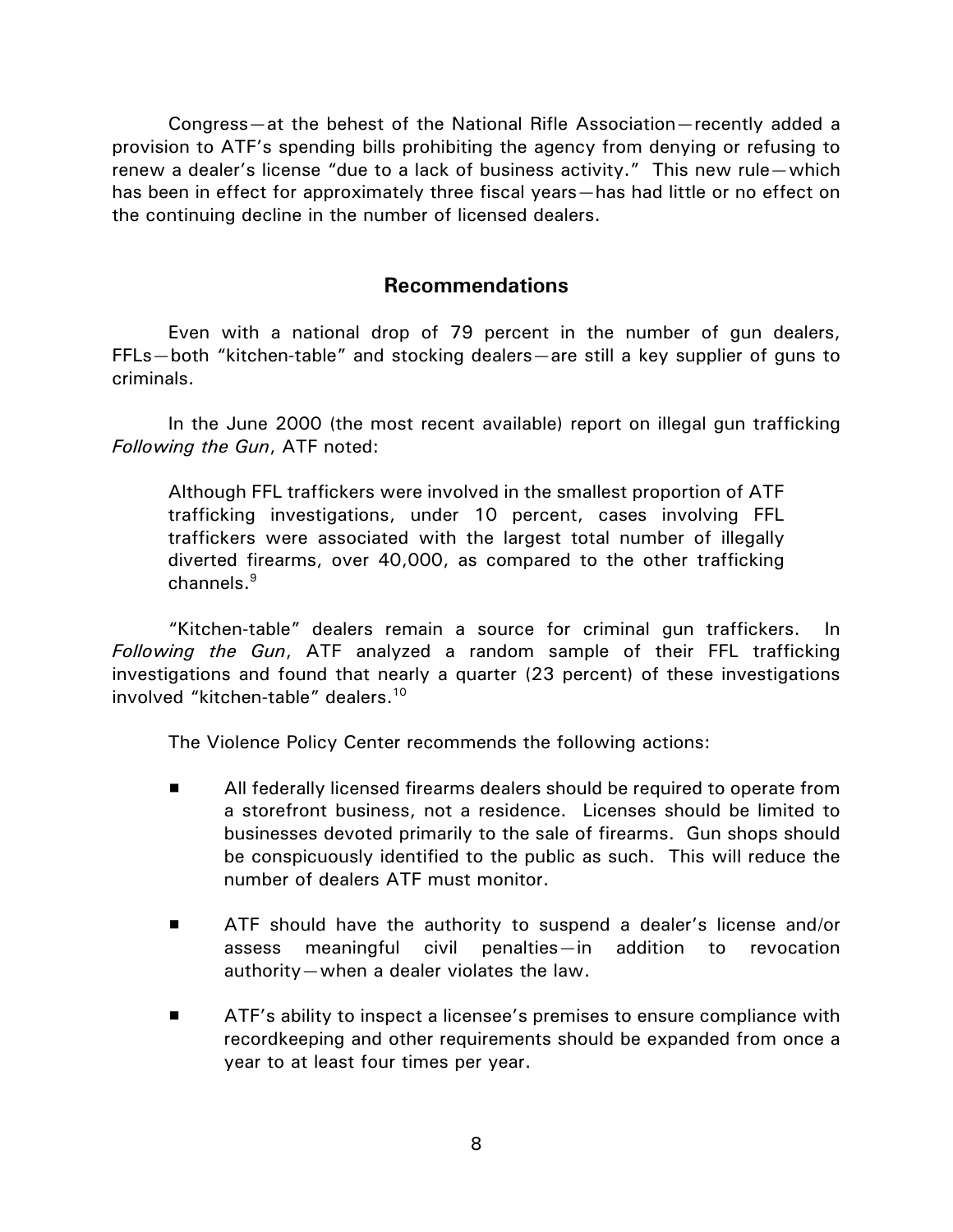- The loophole which allows dealers to divert firearms from their business inventory to their "personal collections" and then sell those guns without performing the Brady background check should be eliminated.
- **EXED** Dealers should be required to safely and securely store their inventories of firearms.
- **EXECTE LOCAL LAW ENFORCEMENT AGENCIES AND REGULATOR SHOULD COSELY MONITOR** dealers in their areas to ensure that they are in compliance with all applicable local laws including business licensing, zoning, and any pertinent local firearm restrictions such as bans on assault weapons and armor-piercing ammunition.
- Congress should rescind the provision included in ATF's fiscal year 2007 spending authorization prohibiting the agency from denying licenses to persons who do not meet the "engaged in the business" test for business activity.